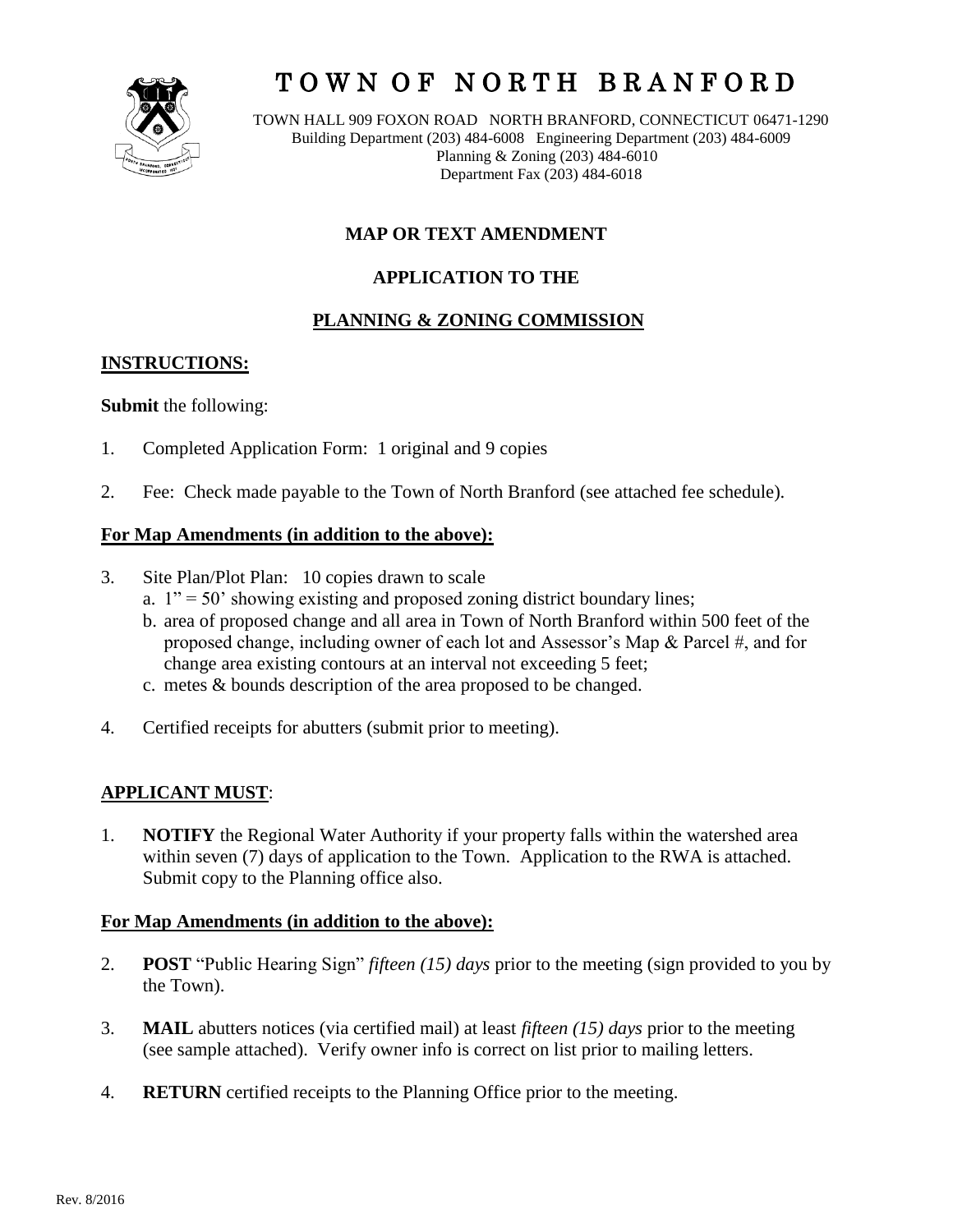# TOWN OF NORTH BRANFORD PLANNING & ZONING COMMISSION

| Appl. $\#$ <sub>——</sub> |
|--------------------------|
| <b>Submission Date:</b>  |
| Date of Receipt:         |
| Fee:                     |

Circle One:

### **AMENDMENT TO ZONING REGULATIONS**

## **AMENDMENT TO ZONING MAP**

| <b>Applicant Name:</b> |            |
|------------------------|------------|
| Mailing Address:       |            |
| Telephone:             | Cell $#$ : |
| E-mail address:        |            |

\_\_\_\_\_\_\_\_\_\_\_\_\_\_\_\_\_\_\_\_\_\_\_\_\_\_\_\_\_\_\_\_\_\_\_\_\_\_\_\_\_\_\_\_\_\_\_\_\_\_\_\_\_\_\_\_\_\_\_\_\_\_\_\_\_\_\_\_\_\_\_\_\_\_\_\_\_\_

#### **For TEXT CHANGES, please supply information below:**

Section of Zoning Regulations to Amend:\_\_\_\_\_\_\_\_\_\_\_\_\_\_\_\_\_\_\_\_\_\_\_\_\_\_\_\_\_\_\_\_\_\_\_\_\_\_\_\_\_\_\_\_

Full Text of the Proposed Amendment:\_\_\_\_\_\_\_\_\_\_\_\_\_\_\_\_\_\_\_\_\_\_\_\_\_\_\_\_\_\_\_\_\_\_\_\_\_\_\_\_\_\_\_\_\_\_

(May attach a separate sheet if necessary)

#### **For MAP CHANGES, please supply additional information below:**

|                                                                              | Assessor's Map No: Lot #: Lot #: |  |  |
|------------------------------------------------------------------------------|----------------------------------|--|--|
|                                                                              |                                  |  |  |
| Has a previous zone change been requested for this property?<br>If so, when? |                                  |  |  |
| Owner's Name:                                                                |                                  |  |  |
|                                                                              |                                  |  |  |
|                                                                              |                                  |  |  |
|                                                                              |                                  |  |  |

#### ALL APPLICATIONS SHALL ADHERE TO THE FOLLOWING:

1. **SUBMISSION REQUIREMENTS** include a complete and comprehensive statement of the reasons for any proposed change, including any special interest the Applicant(s) may have in such change.